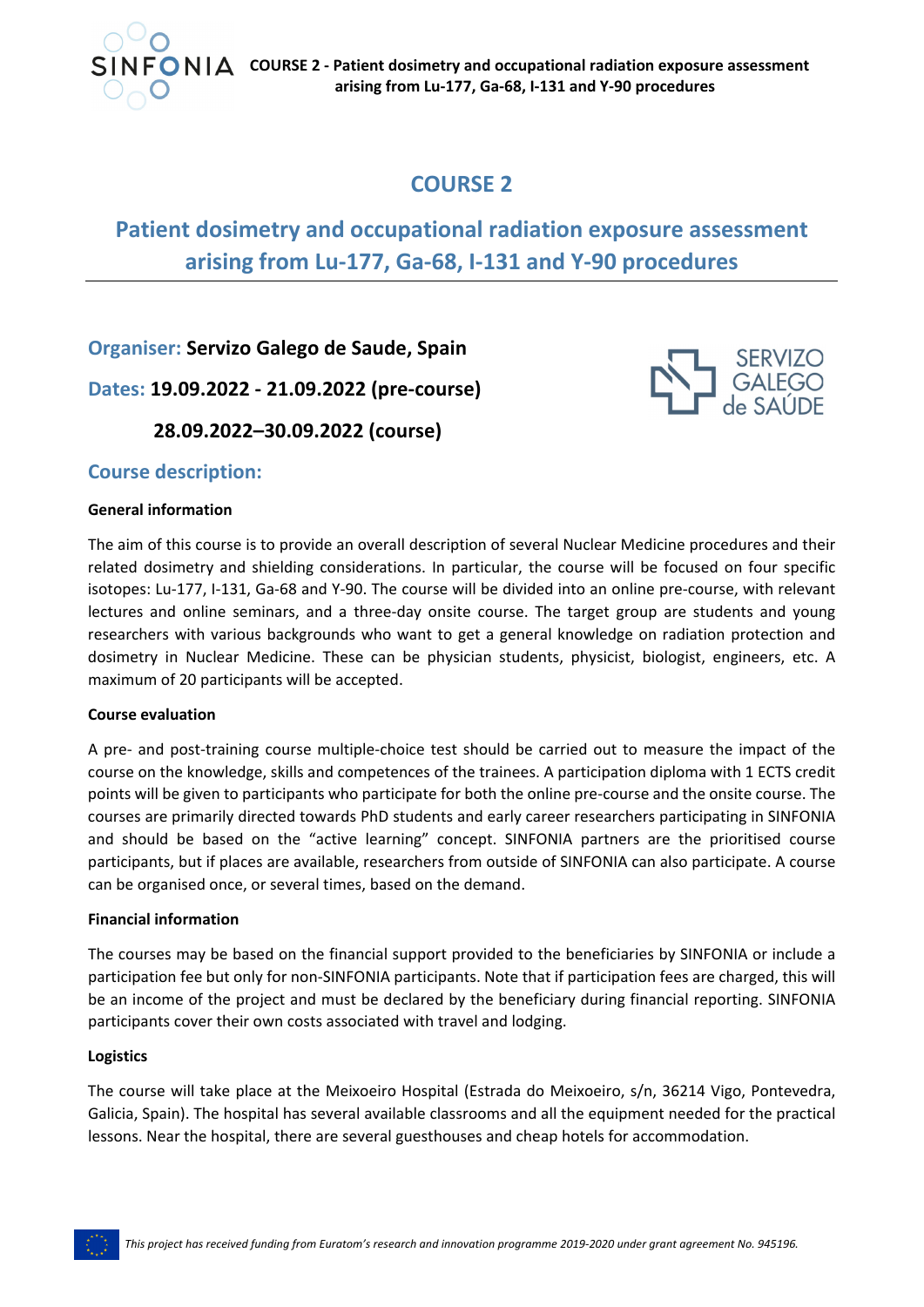

# **Application**

**Please submit your application by email to Antonio Lopez Medina at antonio.lopez.medina@sergas.es.** Please include the following documents:

- 1. Letter of application
- 2. Curriculum Vitae (CV)

The **deadline for applications is Friday 15th July 2022**. Confirmation of participation will be sent by Friday 22nd July 2022.

**The number of participants is limited to 20.**

# **Programme:**

# **Online pre‐course**

#### **Monday, 19 September**

- Fundamentals of Theranostics witih Lu‐177/Ga‐68 in Nuclear Medicine (1h)
- Fundamentals of I-131 treatments in Nuclear Medicine (1h)
- Fundamentals of Y-90 treatments in Nuclear Medicine (1h)
- Seminar of fundamentals of treatments and procedures in nuclear medicine (1h)

#### **Tuesday, 20 September**

- Computational models for nuclear medicine dosimetry calculations (1h)
- Dose calculation in patients treated with Y90 (1h)
- Overview of treatment planning system in nuclear medicine (1h).

# **Wednesday, 21 September**

- Radiological protection basis (1h)
- Operational radiological protection applied to nuclear medicine (1h)
- Operational radiological protection applied to interventional radiology (1h)

# **On‐site course**

# **Wednesday, 28 September, morning**

- Y-90 for hepatic radioembolization treatments(1h)
- Lu-177/Ga68 metabolism and basis of theranostics in neuroendocrine tumors (NET). (1h)
- I-131 for treatment of thyroids malignancies and alterations. (1h)

# **Wednesday, 28 September, afternoon (2 lab hours in 4 groups, on‐site)**

- Practical 1. Dose rate monitoring and shielding considerations in Lu‐177 treatments. Optimisation with real time monitoring. (1h)
- Practical 2. Dose rate monitoring and shielding considerations in Ga-68 procedures. Optimisation with real time monitoring. (1h)